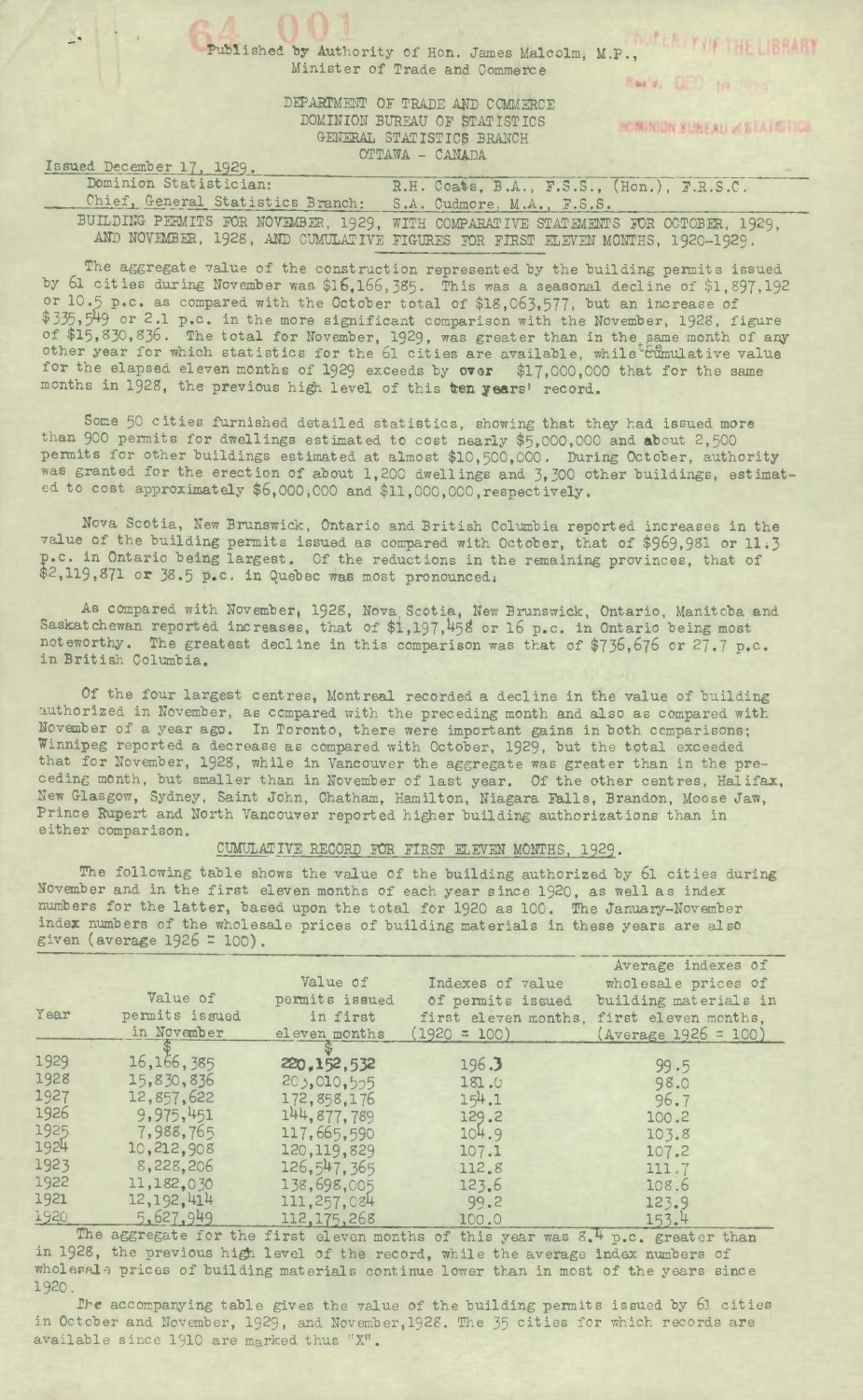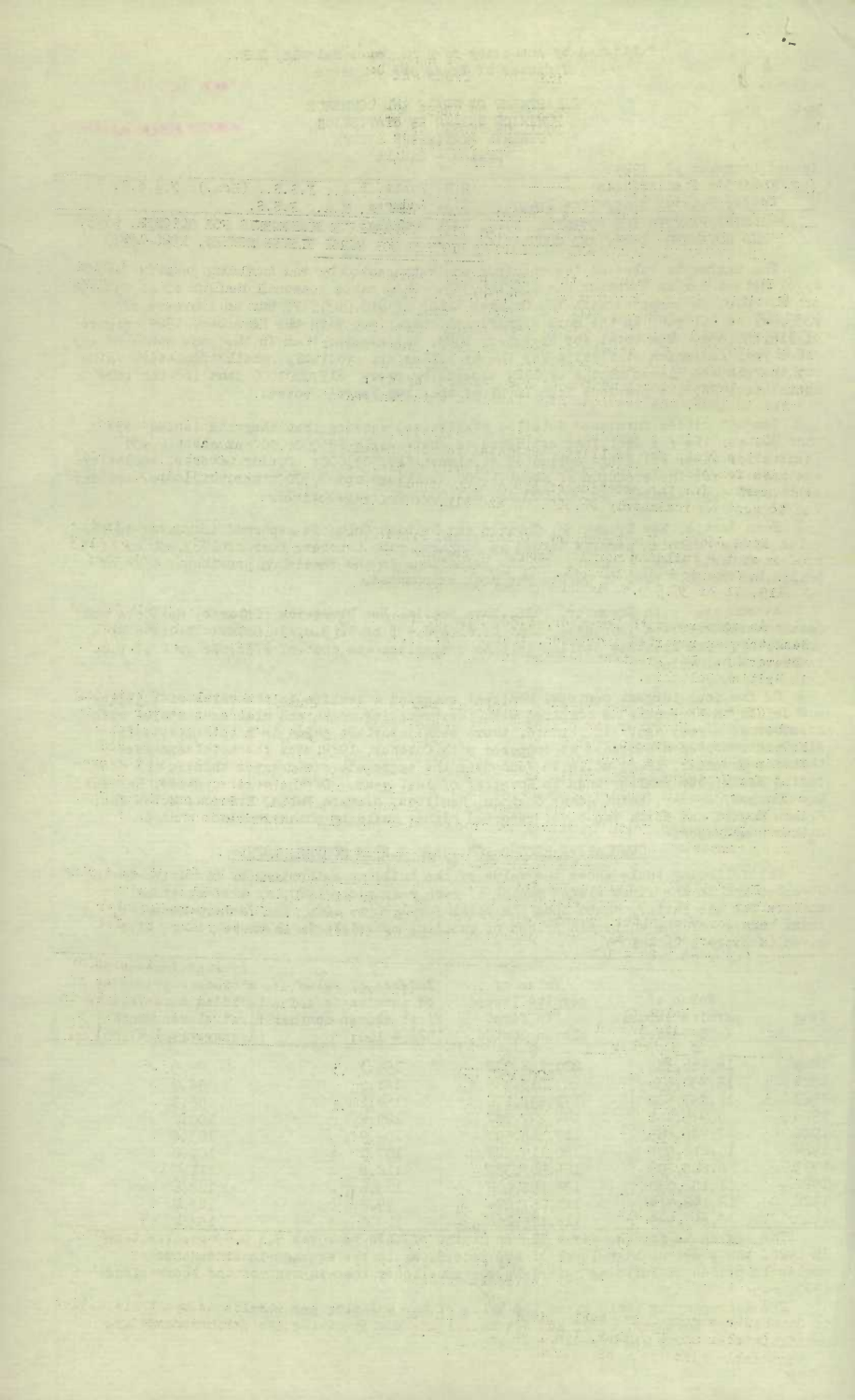| Estimated Cost of Building Work as Indicated by Building Permits Issued by 61 Cities. |                                |                       |                      |
|---------------------------------------------------------------------------------------|--------------------------------|-----------------------|----------------------|
| Cities                                                                                | November, 1929<br>$\mathbb{S}$ | October.1929<br>S     | November, 1928<br>\$ |
| Prince Edward Island - Charlottetown                                                  |                                | Nil                   | Nil                  |
| Nova Scotia                                                                           | 487.877                        | 116,507               | 67,470               |
| X Halifax                                                                             | 460,380                        | .01,857               | 48, 365              |
| New Glasgow                                                                           | 5,050                          | 1.120                 | 4,970                |
| X Sydney                                                                              | 22,447                         | 13,530                | 14,135<br>82,245     |
| New Brunswick                                                                         | 246,622                        | 131,192               | Nil                  |
| Fredericton<br>X Moncton                                                              | 34,923                         | 46,390                | 66,360               |
| X Saint John                                                                          | 211.699                        | 24,802                | 15.885               |
| Quebec                                                                                | 3,380,824                      | 5,500.695             | 4,090,950            |
| X Montreal - X Maisonneuve                                                            | 2,966,152                      | 3.937,536             | 3,006,272            |
| X Quebec                                                                              | 249,412                        | 644, 374              | 270,895              |
| Shawinigan Falls                                                                      | 21,100                         | 200,060               | 242,075              |
| X Sherbrooke                                                                          | 30.850                         | 57,600                | 95,683<br>92,625     |
| X Three Rivers                                                                        | 36,260                         | 260, 225<br>350,900   | 383,400              |
| X Westmount                                                                           | 77,050<br>8,688,304            | 7, 18, 323            | 7,490,846            |
| Ontario<br>Belleville                                                                 | 48,075                         | 129,400               | 23,093               |
| X Brantford                                                                           | 4.342                          | 26,554                | 26,413               |
| Chatham                                                                               | 55,550                         | 40,615                | 41,600               |
| X Fort William                                                                        | 10,460                         | 65,900                | 23,850               |
| Galt                                                                                  | 28,820                         | 180,030               | 56.685               |
| X Guelph                                                                              | 40,505                         | 81,145                | 2,770                |
| X Hamilton                                                                            | 486,470                        | 381,600               | 381,550              |
| X Kingston                                                                            | 41,39C                         | 332,814               | 132,920<br>26,459    |
| X Kitchener                                                                           | 54, 553                        | 141,715               | 331,370              |
| X London                                                                              | 114,550                        | 329,145<br>62,400     | 43,205               |
| Niagara Falls                                                                         | 78,990<br>34,425               | 429, 485              | 78,225               |
| Oshawa<br>X Ottawa                                                                    | 114,665                        | 326,925               | 245.915              |
| Owen Sound                                                                            | 3,000                          | 10,100                | 11,500               |
| X Peterborough                                                                        | 14,000                         | 43,475                | 29,360               |
| X Port Arthur                                                                         | 10,455                         | 29,343                | 250,469              |
| X Stratford                                                                           | 5,875                          | 10,764                | 14,007               |
| X St. Catharines                                                                      | 79,825                         | 163,757               | 141,947<br>231, 114  |
| X St. Thomas                                                                          | 1,435                          | 3,265<br>67,963       | 48.352               |
| Samia                                                                                 | 39,620<br>13,980               | 40,666                | 61,095               |
| Sault Ste. Marie<br>X Toronto                                                         | 64, 512, 638                   | 2,927,263             | 3,766,4113           |
| York & East York Townships                                                            | 576,129                        | 1,094,635             | $8711$ , 373         |
| Welland                                                                               | 1,605                          | 6,590                 | 550                  |
| X Windsor                                                                             | 172,530                        | 178, 645              | 224, 295             |
| East Windsor                                                                          | 13,215                         | 36,598                | 49,750               |
| Riverside                                                                             | 2,600                          | 11,650                | 20,250               |
| Sandwich                                                                              | 53,850                         | 347,500               | 50, 350<br>292,000   |
| Walkerville                                                                           | 28,000                         | 175,000<br>43,281     | 10,876               |
| Woodstock                                                                             | 16,752<br>622,984              | 668.997               | 375,075              |
| Manitoba<br>X Brandon                                                                 | 34, 304                        | 5,632                 | 12,700               |
| St. Boniface                                                                          | 28,480                         | 58, 415               | 59,725               |
| X Winnipeg                                                                            | 560,200                        | 604,900               | 302,650              |
| Saskatchewan                                                                          | 417,608                        | 1,402.810             | 390,746              |
| X Moose Jaw                                                                           | 192,055                        | 133,022               | 27,400               |
| X Regina                                                                              | 150, 278                       | 749, 263              | 189,221              |
| X Saskatoon                                                                           | 74,675                         | 520,525               | 174.125              |
| Alberta                                                                               | 400, 353                       | 1,228, 442            | 675,025<br>378.709   |
| X Calgary                                                                             | 215,803<br>176,420             | 529,612<br>616,995    | 224,221              |
| X Edmonton                                                                            | 6.70                           | 48,295                | 57,220               |
| Lethbridge<br>Medicine Hat                                                            | $1, -30$                       | 33,540                | 14.575               |
| British Columbia                                                                      | 1,921,803                      | 1,296,611             | 2,655,479            |
| Kamloops                                                                              | 13,650                         | $13,0'$ Ю             | 25,200               |
| Nanaimo                                                                               | 3.910                          | 7,275                 | 5,500                |
| X New Westminster                                                                     | 107.650                        | 54,300                | 182,820              |
| Prince Rupert                                                                         | 7,442                          | 2,955                 | 6,355                |
| $X$ Vancouver $1/$                                                                    | 1,679,041                      | 1,087,316             | 2,375,140            |
| North Vancouver                                                                       | 24,705                         | 5,490                 | 18,780<br>41; 684;   |
| X Victoria                                                                            | 85, 105<br>16,166,385          | 125,735<br>18,063,577 | 15,830,856           |
| $T$ otal - 61 Cities<br>Y Matal ZE Cities                                             | 15.059.297                     | 14.891.539            | 13, 339. 532         |

 $\mathbb{I}$ 

1/ Includes Point Grey and Scuth Vancouver, formerly given separately.